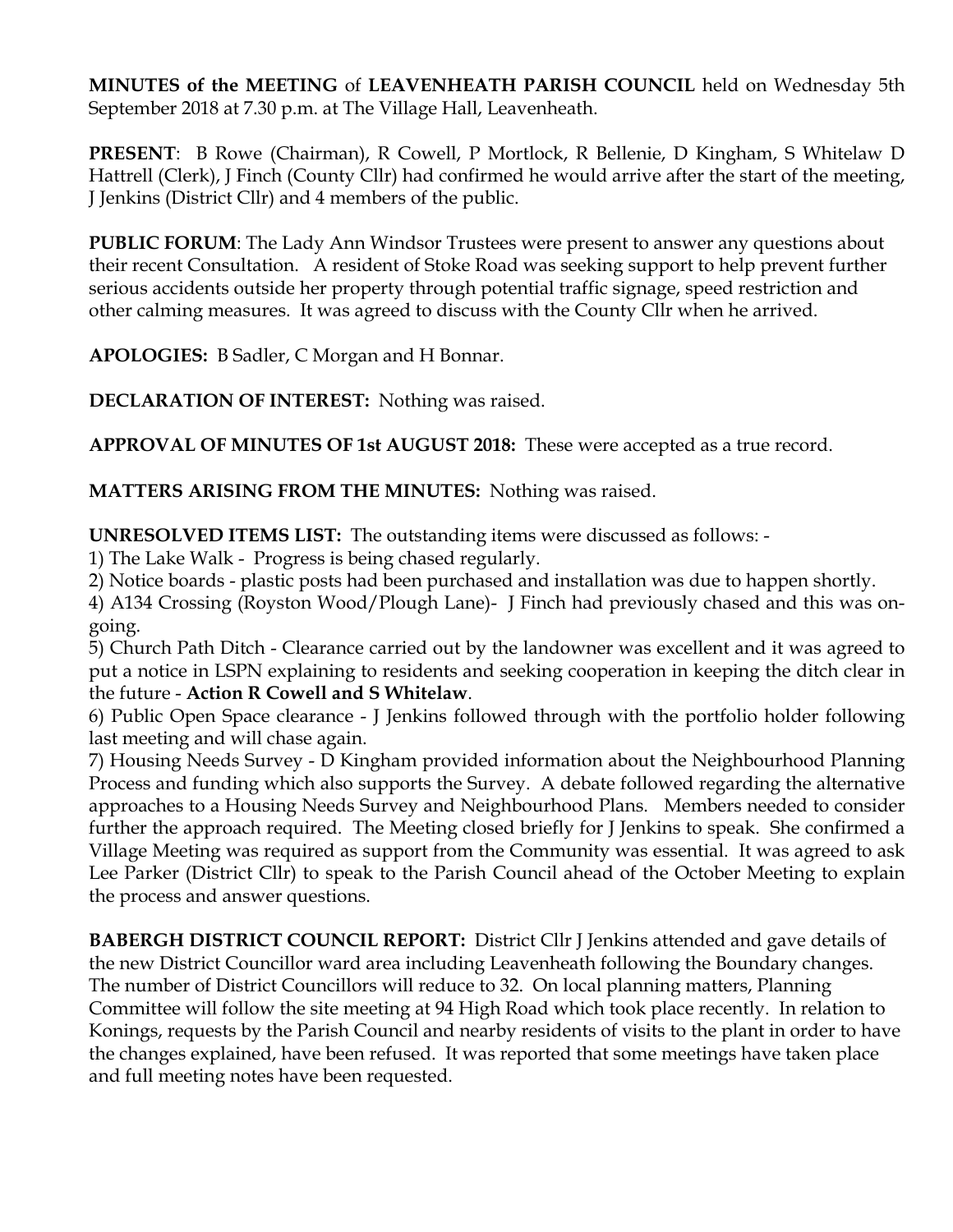**POLICE REPORT**: There was no report, however, P Mortlock had provided a link showing our crime figures that can be accessed from our website. The new Police Community Engagement Officer's introduction was on the front of LSPN.

**SUFFOLK COUNTY COUNCIL REPORT:** County Cllr J Finch attended and reported on improved GCSE results in Suffolk, another outstanding year for Suffolk A 'Level students, support to young people leaving residential care and success for Suffolk Tourism. The issues with accidents on Stoke Road out-lined in the Public Forum were advised to J Finch. The hedge on the High Road near Edies Lane was raised with him. Finally he was reminded about the Broad Oaks hedge. He agreed to take up these items and at the same time residents will be encouraged to contact the County Council directly.

**CORRESPONDENCE:** The correspondence report had been issued ahead of the meeting and key areas were discussed.

**CONSULTATION OF LADY ANN WINDSOR TRUSTEES:** The following motion was approved: -

Leavenheath Parish Council thank the Trustees of the Lady Ann Windsor Charity for their approach to the Charity Commission to extend the area "Clause 29 Qualifications of residents", to include the whole of the civil Parish of Leavenheath.

**HIGHWAYS**: There was nothing to report.

**FINANCE:** The bank balances as at 5th September 2018 were **£32370.62** in the Community Account, **£15397.73** in the Reserve Account making a total of **£47768.35**. The GDPR notices were duly approved - **Action Clerk to forward the General Privacy Notice for inclusion on the website**. It was agreed for the Parish Council to pay for Tree Warden - Chris Jackson to attend relevant training at a cost of £15. The Internal Audit Report was shared with the Parish Council with recommendations to adopt the Suffolk Local Code of Conduct, review the Internal Control Policy, the Standing Orders, the Asset Register and Insurance Policy. The items should be reviewed on an Annual basis. We should also Minute the approval of the budget.

## **The following were authorised for payment: -**

| Chq 101514 | 458.00 | <b>Babergh District Council</b> | Bin Empty 17/18                 |
|------------|--------|---------------------------------|---------------------------------|
| Chq 101515 | 412.19 | D K Hattrell                    | Clerk's Salary                  |
| Chq 101516 | 97.40  | <b>Inland Revenue Only</b>      | Clerk's Deductions              |
| Chq 101517 | 163.96 | <b>SCC Pension ACC</b>          | Clerk's Pension                 |
| Chq 101518 | 109.16 | P Mortlock                      | Noticeboard posts               |
| Chq 101519 | 105.00 | <b>Suffolk County Council</b>   | <b>Street Light Quote costs</b> |
| Chq 101520 | 29.93  | <b>Chilton Office Supplies</b>  | Filing boxes                    |

**Total £1375.64**

**REPORTS FROM ORGANISATIONS AND REPRESENTATIVES :** Reports were given from the Village Green, Village Hall, Footpaths and from the Community Woodland. The Village Hall thanked J Finch for supporting Ladybirds and the Village Green are considering quotes in respect of the Playground Ramp. It was agreed for the Clerk to research again liability cover for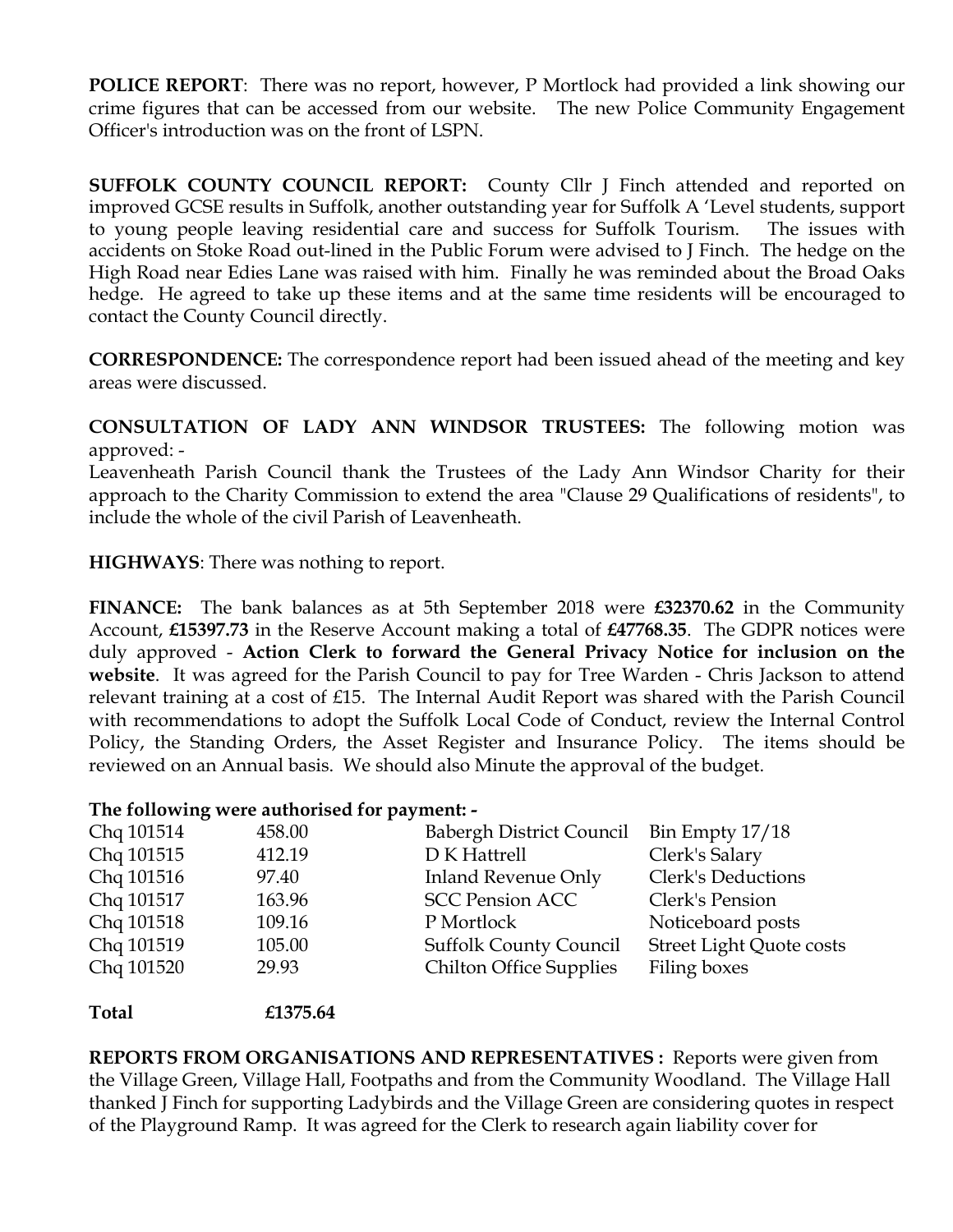volunteers - **Action Clerk**. Good progress continues to be made towards the upkeep of the footpaths and identifiable information will be removed from future Footpath Reports.

**IDEAS TO IMPROVE THE VILLAGE:** A suggestion was made that as the District Council were considering maintenance of the Public Open Space path, they could consider replacing the sleepers as they were rotting. J Jenkins agreed to take this forward with the Portfolio Holder.

**REPORTS AND QUESTIONS FROM CHAIRMAN AND MEMBERS**: R Cowell was chasing progress regarding the Wildlife Walk bench. R Bellenie was still working on a spreadsheet regarding committed expenditure.

The meeting closed at **9.20 p.m**.